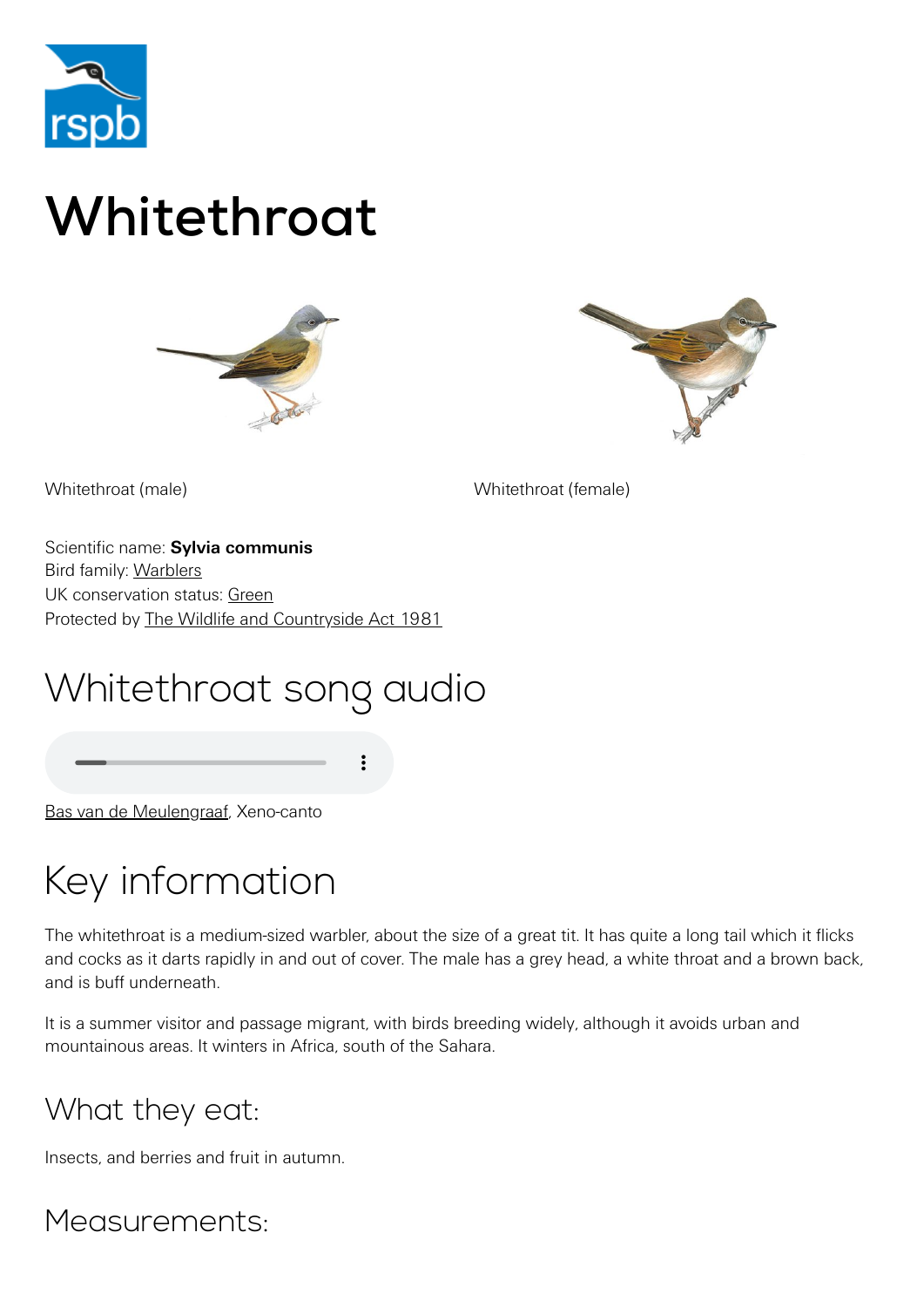Length: 14cm Wingspan: 18.5-23cm Weight: 12-18g

#### Population:



UK breeding: is the number of pairs breeding annually. UK wintering is the number of individuals present from 0,4000000 teantoriet passage is the number of individuals passing through on migration in spring and/or autumn.

#### Identifying features:

This bird species has different identifying features depending on sex/age/season.

### **Whitethroat (male)**

Feather colour: Blue Brown Cream/buff Grey Orange Pink/purple White Leg colour: Pink Beak: Black Short Thin Natural habitats: Woodland Farmland Grassland Heathland Urban and suburban

### **Whitethroat (female)**

Feather colour: Blue Brown Cream/buff Grey Orange Pink/purple White Leg colour: Pink Beak: Black Short Thin Natural habitats: Woodland Farmland Grassland Heathland Urban and suburban

Similar birds: